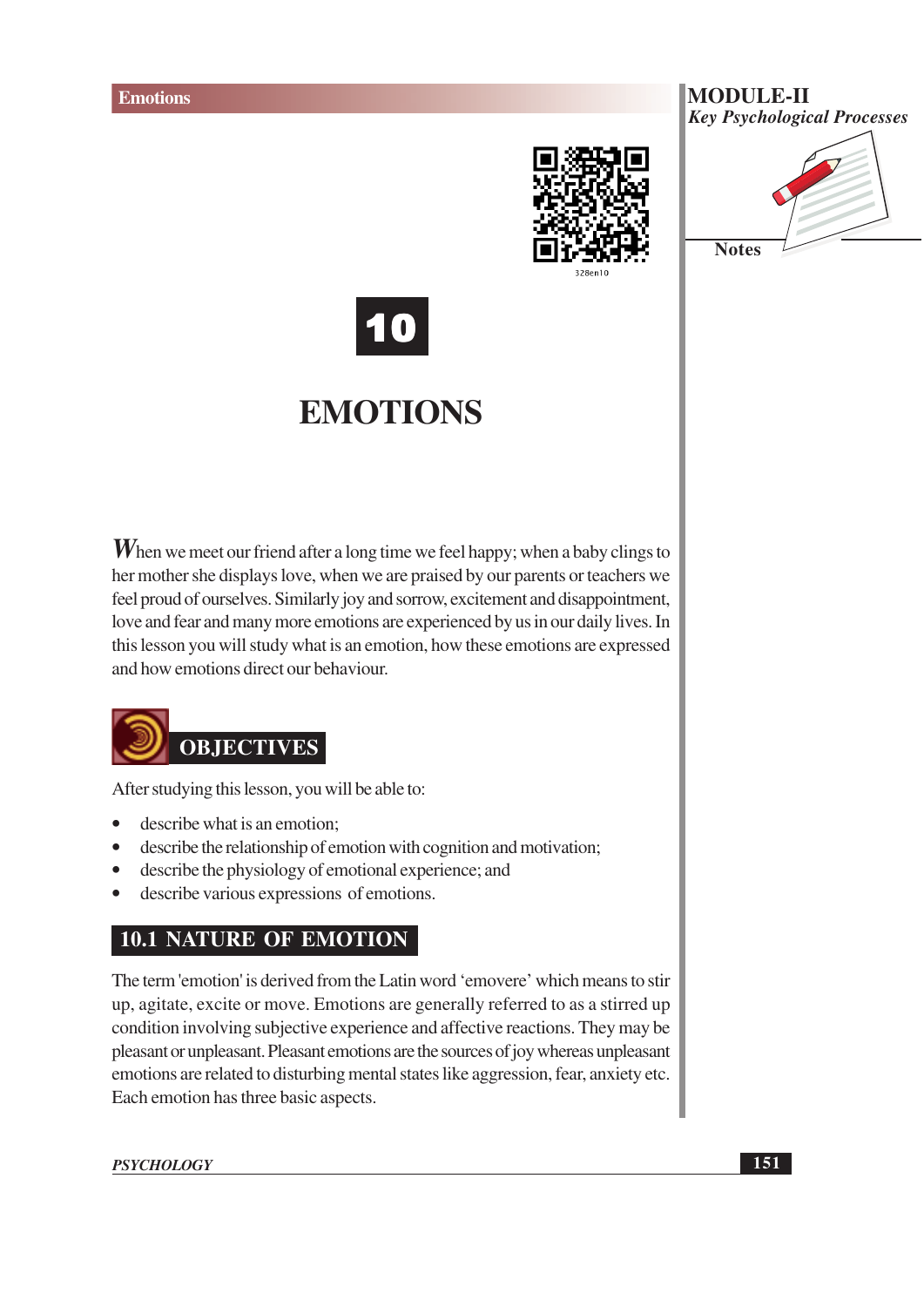

- $(i)$ **Cognitive aspect:** It involves thoughts, beliefs and expectations that are involved when we experience emotions. For example – your friend may find a novel rich in descriptions of people and places whereas you may find it unrealistic.
- (ii) Physiological aspect: It involves physiological activation. When you experience emotions such as fear or anger, you experience an increase in pulse rate, blood pressure and respiration. You may also perspire.
- (iii) Behavioural aspect: It includes various forms of emotional expressions. If you observe your father or mother during anger and happiness you will notice that facial expressions, bodily postures and tone of voice vary with anger, joy and other emotions.

List what you do when you are

| Happy | Sad | Afraid |
|-------|-----|--------|
|       |     |        |
|       |     |        |
|       |     |        |

#### **10.2 THEORIES OF EMOTION**

Psychologists have tried to explain the phenomenon of emotion in different ways. William James and Carl Lange stated that physiological changes give rise to emotional experience. According to them first you cry then you feel sad, first you run then you feel afraid. This sequence is presented in Figure 10.1.



Fig. 10.1: James-Lange theory of emotion

Cannon and Bard said that when we face an event we feel physiological changes and perception of emotion together.



Fig. 10.2: Cannon-Bard Theory of Emotion experience

**PSYCHOLOGY**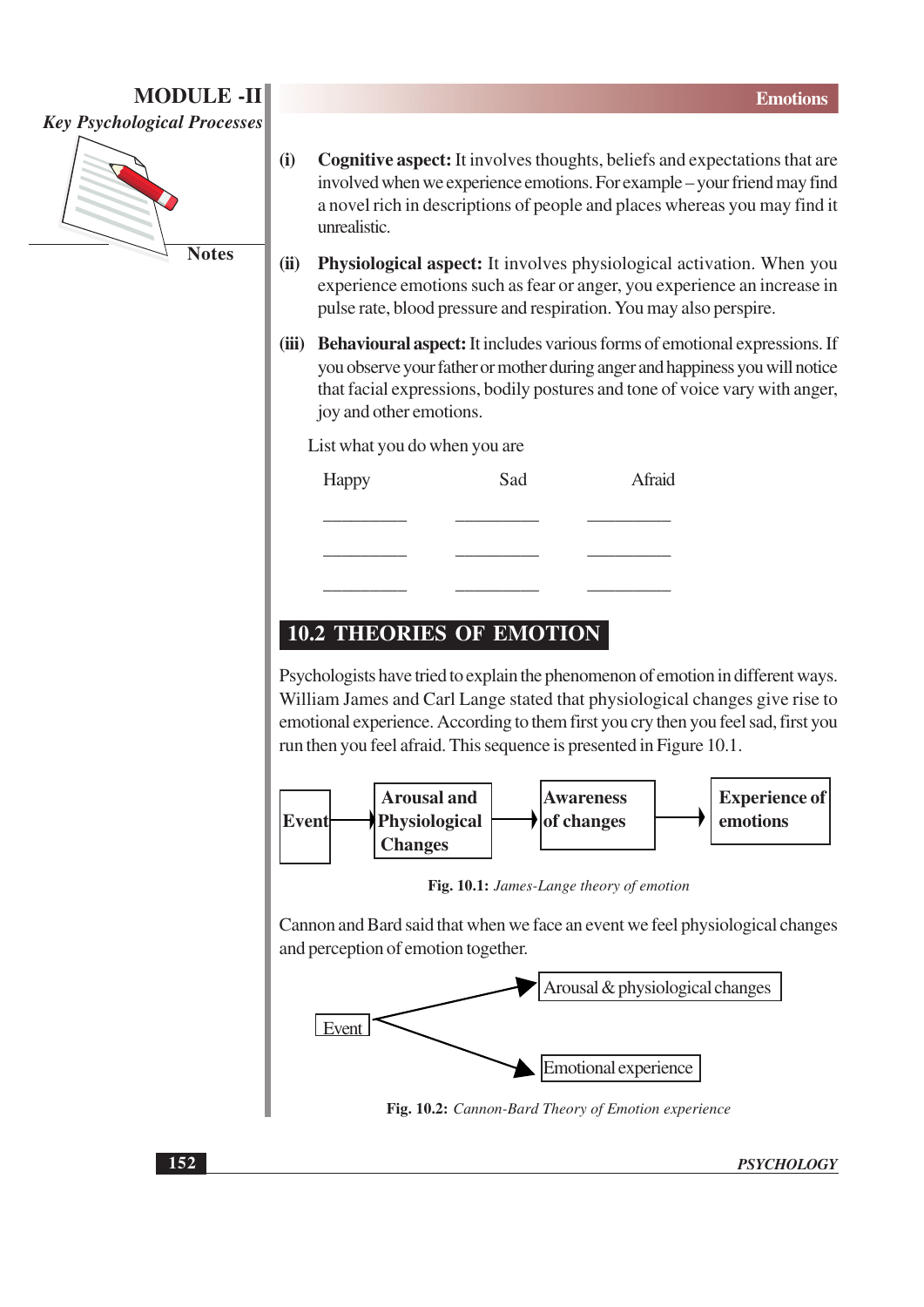S. Schachter and J.E. Singer suggested that cognitive processes play a major role in the experience of emotion. According to them if you are aroused by an outside stimulus you will notice the arousal and look toward the environment to find out why the arousal has occurred. After that you will label which emotion you are experiencing. Like a man startled by a dog shall label his state as fear whereas a student excited by success in the examination labels his state as happiness.

When we are excited by an event or stimulus, it provides the basis for an emotional experience. This excitement is shaped into a specific emotion by an attribution process. Suppose your heart starts beating rapidly and fingers tremble. Is it fear, anger or joy or a touch of flu? If you have been insulted by your friend you will interpret these reactions as 'anger'. You will experience fear if you suddenly face a snake and start running very fast but when you are in a race you will attribute these feelings to excitement and will be motivated to run faster in order to win. Thus it is seen that in each case your body will be in an excited state and depending on the situation and attribution of causes the different emotions are experienced.

#### **10.3 DIMENSIONS AND DEVELOPMENT OF EMOTIONS**

Recent studies across different cultures have shown that emotions can be placed along two dimensions *i.e., Arousal* and *Valence*. Thus one can have high or low degree of arousal and positive or negative (e.g. pleasant vs. unpleasant) emotional experience.

Although the general ability to respond emotionally is present at birth, emotional development is due to maturation and learning. Infants show emotional responses like crying, smiling etc. With the growth of imagination and understanding a child is able to differentiate family members from strangers and the fear of strangers develops.

Children learn to express their emotions by imitating their parents, siblings and other family members. For example the expressions of anger and happiness are frequently observed in social interactions and a child starts expressing them. The role of learning in emotional development becomes clear if we notice emotional expressions peculiar to some cultures. For example in Indian culture, fathers don't show their affection openly to children because its not welcomed in society whereas there are no such inhibitions in Western culture. Learning is responsible for conditioning of fear of darkness, lightening, certain animals or objects.

# **Key Psychological Processes Notes**

**MODULE-II**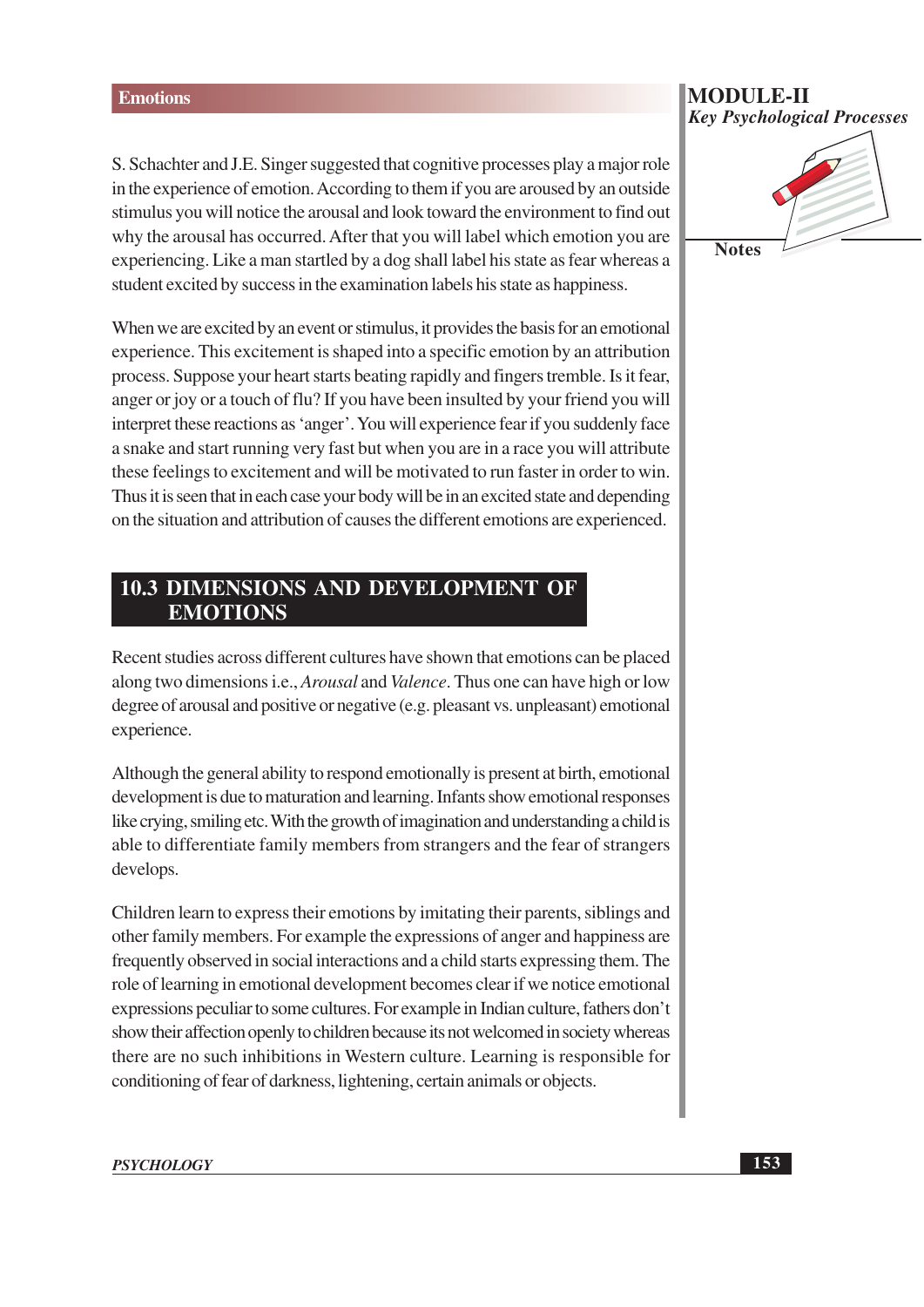

#### **Activity**

Ask your friend to observe you and then stick your tongue out towards him. How will your friend interpret it? Then you clap your hands and ask for his interpretation. Do you know that your friend's interpretation of these acts may be completely different from that of a Chinese. Chinese people clap their hands when they are worried but for us clapping is a sign of happiness. They stick out their tongue to show surprise but you may interpret it as teasing.

#### **Certain Important Features of Emotions**

- You will experience an emotion when any of your basic needs are not satisfied  $(i)$ or challenged. You also experience positive emotion on satisfaction of a need.
- $(ii)$ Under the influence of an emotion you experience physiological changes such as facial expressions, gestures, change in the rhythm of the heartbeat, blood pressure, and breathing pattern.
- (iii) Your thinking, reasoning, memory and other psychological functions are affected by emotions.
- (iii) During an emotional state tremendous amount of energy is released which helps facing critical situations. For example if a dog runs after you, you run at a much higher speed than the normal speed.
- (iv) Both maturation and learning play an important role in development and expression of emotions.
- (v) When you have pleasant emotional experiences you will be in a happy, good or positive mood. In contrast, unpleasant emotional experiences would lead to sad or negative moods.
- (vi) The experience of emotion can first increase your performance to some extent but if heightened and prolonged it will decrease the level of performance.

#### **10.4 RELATIONSHIP BETWEEN MOTIVATION AND EMOTION**

You must have realized in the course of the preceding discussion that emotion and motivation are closely related. Motivation is present along with emotion in every day experience in our life. When you are afraid of a mad dog running after you, you cry for help. In this situation fear is an emotion which leads to goal directed behaviour (running) and therefore acts as a motive. The emotion of fear is also a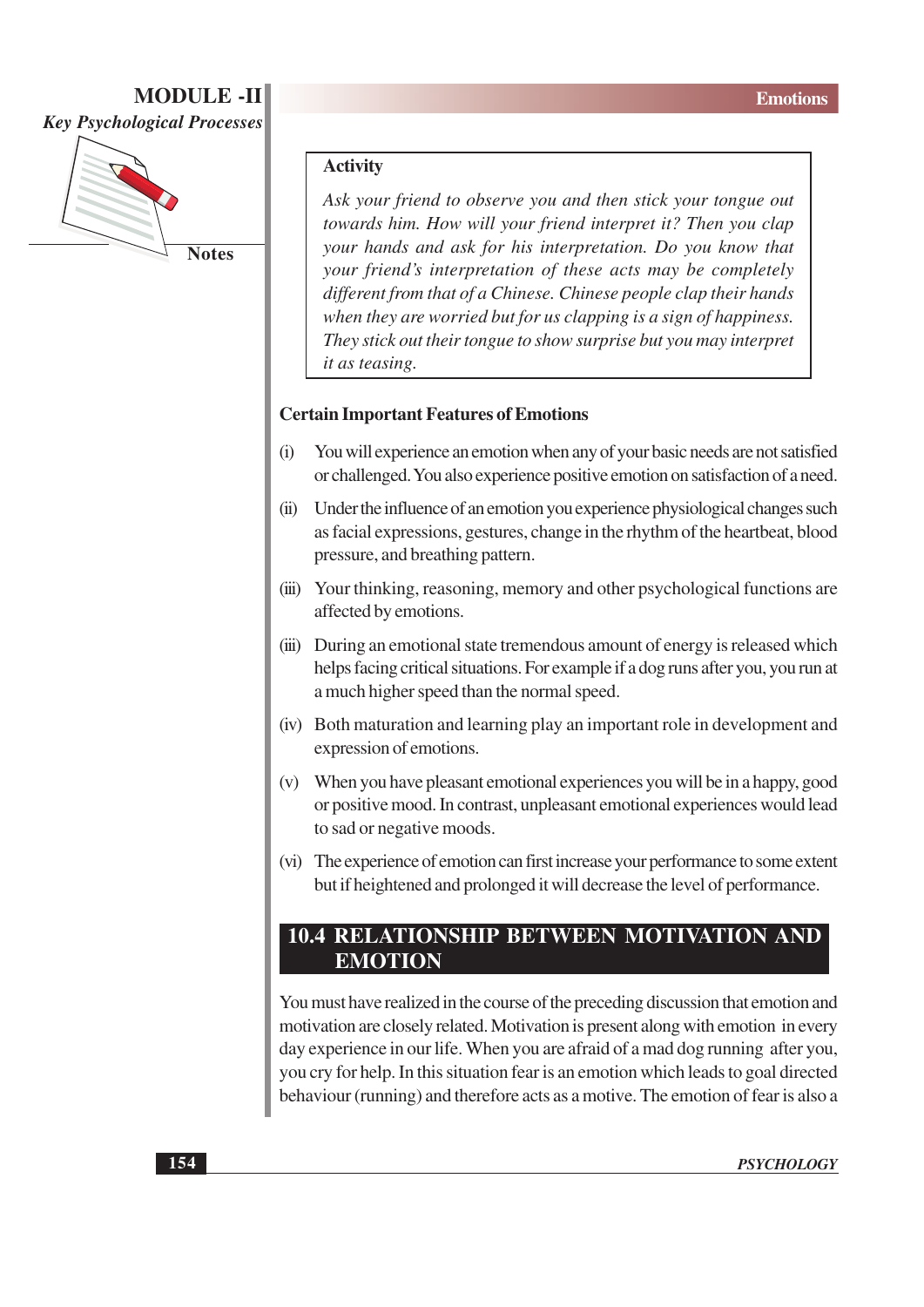#### **Emotions**

result of the need for safety. The dog threatens your safety and you become afraid and run. Thus motive leads to emotion and emotion further motivates to act consistent with the original motivation.

You are motivated to do things which give pleasant emotional experiences and avoid doing things which make you unhappy or sad. Emotions provide energy for motives. The stronger the emotion, the greater will be the level of motivation. The more you get angry the more you fight.

## **INTEXT QUESTIONS 10.1**

- 1. Fill in the blanks with appropriate words:
	- (i) Emotion is state of an individual.
	- (ii) The term emotion is derived from the Latin word
	- and and are  $(iii)$ basic components of each emotion.
	- (iv) Emotions provide \_\_\_\_\_\_\_\_\_\_\_\_\_\_\_\_\_\_ for motives.
	- of cognitive process in emotional experiences.
- 2. Mark the following statements as True and False
	- (a) Maturation and learning play an important role in the development of emotions.
	- (b) Emotions have no effect on our thinking and reasoning.
	- (c) Pleasant emotional experiences lead to good mood.
	- (d) Cannon and Bard stated that physiological changes and perception of emotion occur together.

#### **10.5 EMOTION AND PHYSIOLOGY**

During emotional experience a number of physiological systems are involved. The physiological activity is controlled largely by the autonomic nervous system's sympathetic (arousing) and parasympathetic (calming) divisions. You may refer to the lesson on biological basis of behaviour (Lesson 3) for details of the involvement of these systems.

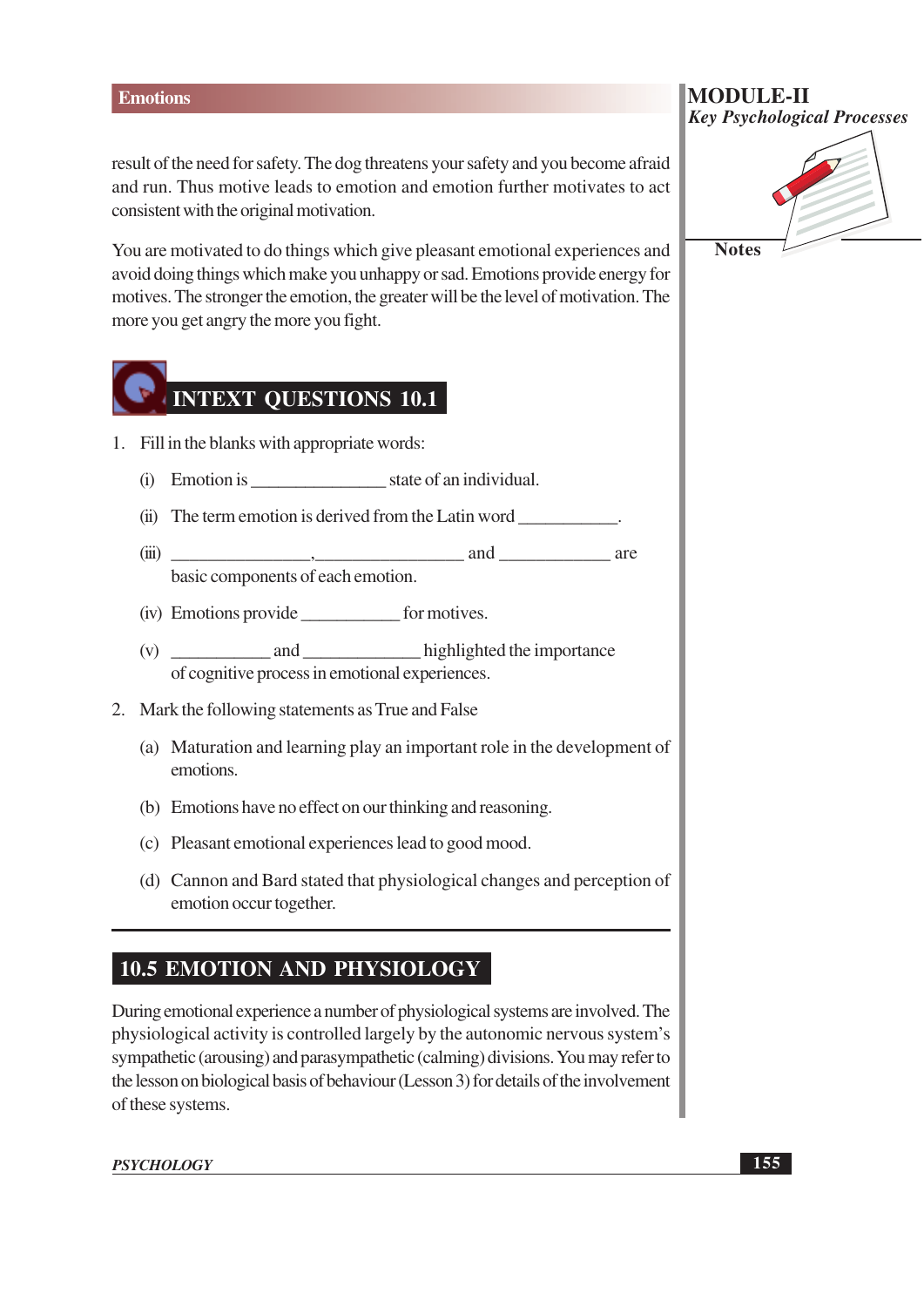

**Notes** 

Physiological changes that take place during emotional state are produced by the activities of all the internal organs and nervous system. However, the organs which are closely related with emotional experiences are hypothalamus, autonomic nervous system, and adrenal gland. Let us study more about them:

- **Adrenal Glands:** These glands are located near the kidneys. They secrete a  $(i)$ hormone called adrenalin. The various physiological changes that occur under emotional arousal are produced by the secretion of *adrenalin*. They include dialation of air passage of lungs, increase in heart beat and blood pressure and slowing down of digestive process. These glands play a significant role in preparing the organism for emergency reactions, when we are charged with emotions. These are stimulated by hypothalamus through sympathetic nervous system to release greater amount of adrenalin.
- (ii) **Autonomic Nervous System:** It consists of many nerves leading from the brain and spinal cord to various organs of the body. The Autonomic Nervous System has two parts as given below.

**Sympathetic System:** This system is active during aroused states and prepares the body for mobilisation of actions needed in various situations. It brings about the dilation of the pupil, increased sweating and heartbeat, dryness of mouth etc.

**Parasympathetic System:** This system is active when we are calm and relaxed. Activation of this system decreases the heart rate and blood pressure and increases digestive activity. All the changes caused by sympathetic system during emotional arousal are brought back to a normal state of functioning of this system.

(iii) Hypothalamus: The physiological expressions during emotion are activated by hypothalamus. It sends impulses to muscles and glands. The individual whose hypothalamus is injured becomes incapable of experiencing any emotion.

Arousal: When we are emotional we often feel excited. This excited state is an aroused state. The degree of arousal is measured by heart rate, blood pressure, breathing pattern, pupil size and skin conductance.

A little arousal is good because it keeps us working and alert. When we become highly aroused (as in anger or fear) our performance decreases. Similarly very low level of arousal leads to poor level of performance.

#### **INTEXT OUESTIONS 10.2**

(1) Fill in the blanks with suitable words:

i) The two parts of autonomic nervous system are \_\_\_\_\_ and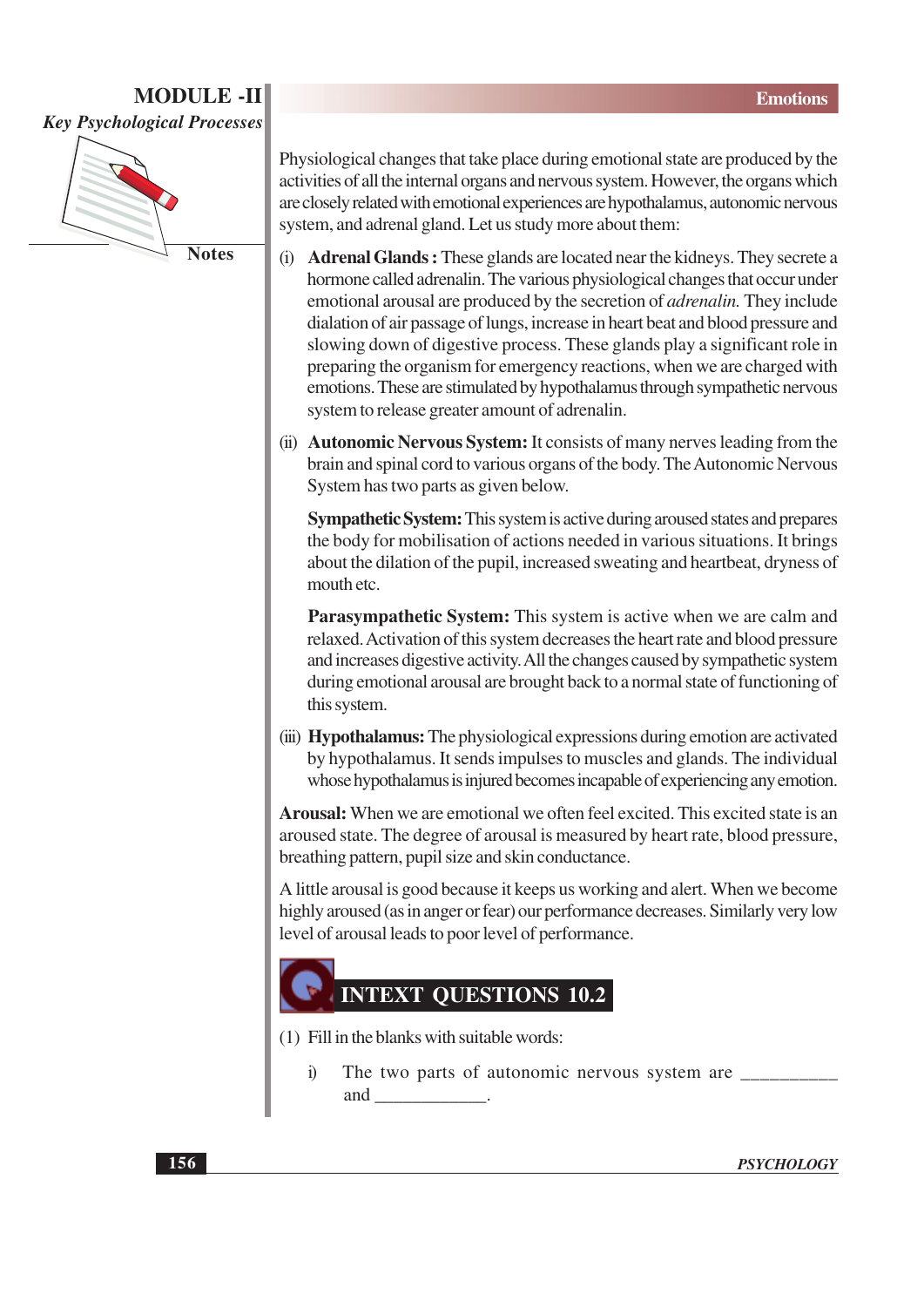- When we are sympathetic system is active.  $\ddot{\mathbf{n}}$
- iii) A little arousal \_\_\_\_\_\_\_\_\_\_\_\_\_ the performance.

(2) What is an arousal? How can it be measured?

# **Notes**

**Key Psychological Processes** 

**MODULE-II** 

#### **Activity**

Try to agitate your friend by opposing his/her ideas and rejecting the suggestions. When s/he becomes angry observe closely. Do you notice any change in the facial experessions, voice, colour of the face?

Now you try to make him/her feel happy and again observe the change in expressions and voice etc. Was there a difference in *these two situations?* 

#### **Organism Functioning During Emotional Arousal**

#### **Physical Changes**

Facial expressions change during emotional experience. When we are angry our face becomes reddish, nostrils and jaws stiffen, and our voice becomes loud highpitched and hoarse. When we are afraid our eyelids are widely open and face turns pale, and knees may tremble.

#### **Physiological Changes**

When we experience an emotion there are changes in internal activities too. Increase in heartbeat and blood pressure occurs and some times slight stomach ache is also felt. When we are angry or afraid our digestive activity stops, our mouth becomes dry and pupils of the eye enlarge. Sweat glands become active. The conductivity of our skin to electrical current increases.

#### **Psychological Changes**

Under strong emotions such as anger or fear, our thinking and memory get affected adversely. We face difficulty in learning and concentration becomes poor. Our perception gets distorted and memory gets inhibited.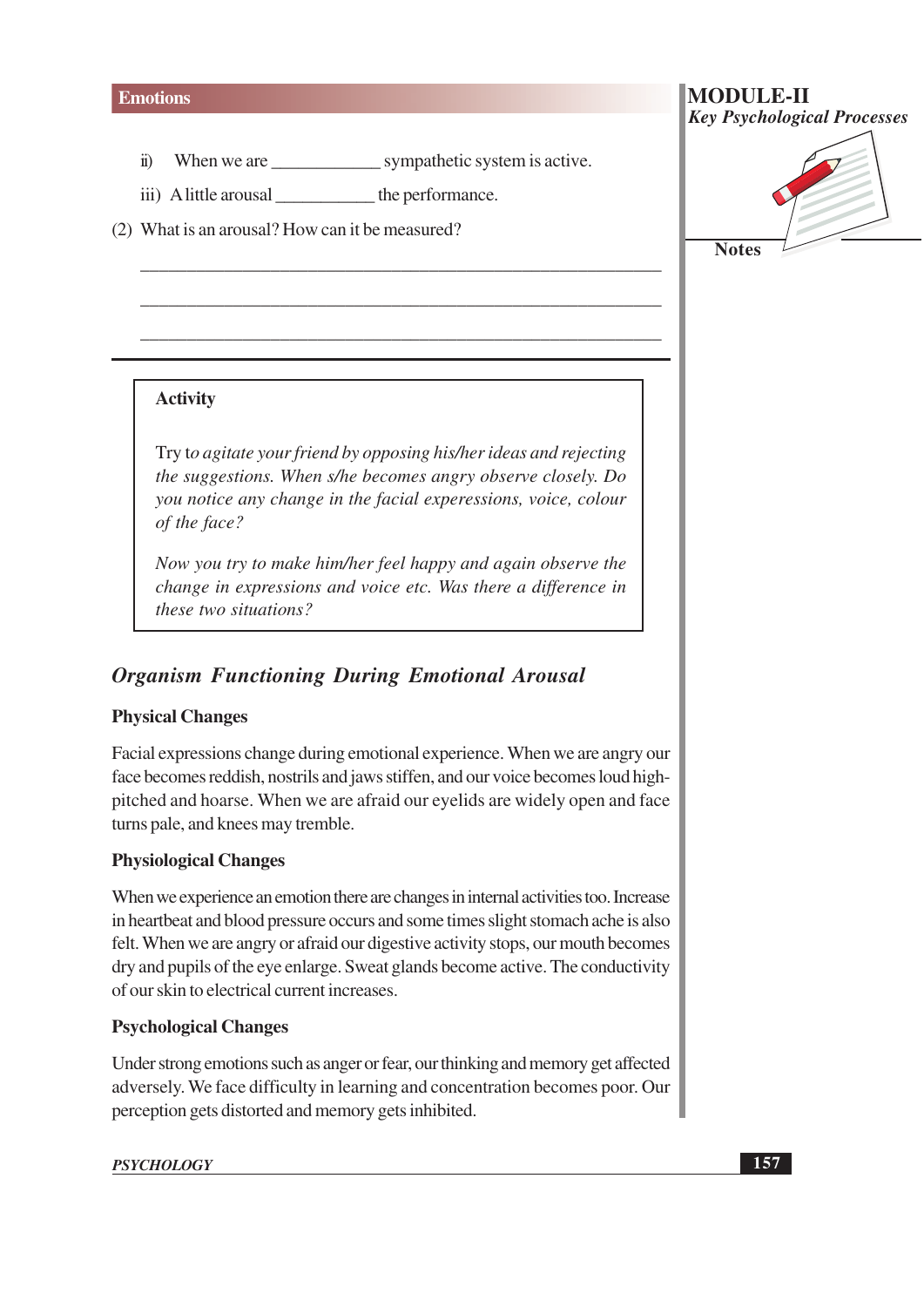

**Notes** 

It may, however, be noted that all these changes (physical, physiological and psychological) differ from individual to individual.

#### **10.6 EXPRESSION OF EMOTIONS**

We reveal our felt emotions not only in bodily responses but also in expressive behaviours. Look at the faces give below. Try to identify the emotions displayed by these facial expressions.



Fig. 10.3: Facial expression showing irritated, happy and angry emotional states

Facial expressions are important for the communication that takes place non verbally. For instance we can communicate intimacy, submission and dominance by a gaze or an averted glance, or a stare. We are quite good at reading nonverbal cues to decipher various emotions. Some of us are more sensitive than others to such non-verbal cues.

The gestures are found to differ across cultures. However, researchers have shown certain universal facial language for basic emotions. In collectivist cultures like India where inter-dependence is valued, intense display of negative emotions is infrequent. The expressions made by people not only communicate but also intensify the felt emotion. They signal the body to respond accordingly. In this way emotions arise from an interplay of cognition, physiology and bodily expressions.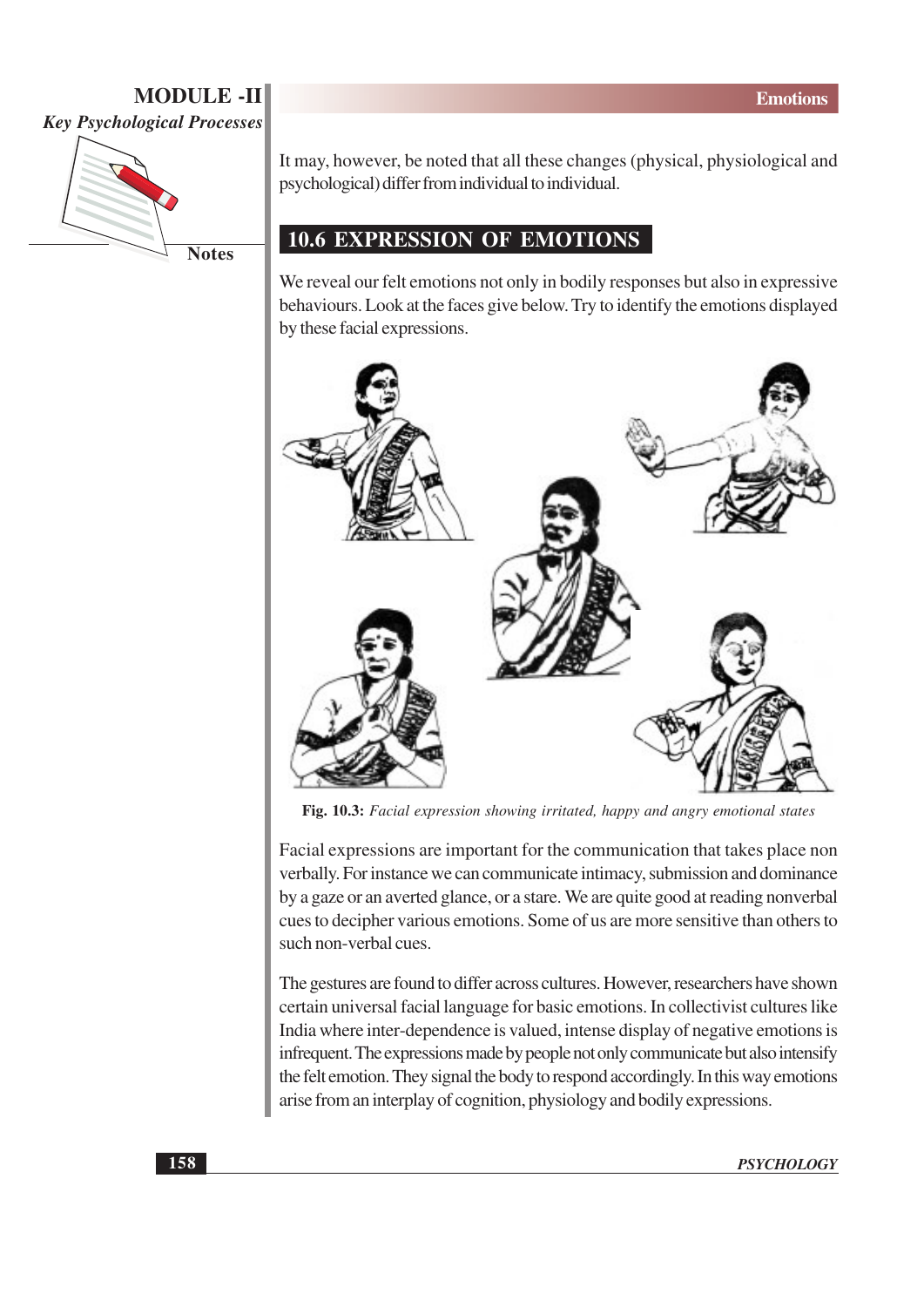In India the expressions of emotions have been studied systematically by Sage Bharata some time during fifth century. In Natyashastra he has described eight major emotions with could be effectively translated into 'rasa' which means aesthetic relish. Some of them are depicted in the figure given at the end of this lesson. The figure shows various 'rasas' through facial expressions during Bharatnatyam Dance. Try to identify the 'rasa' and corresponding emotion portrayed by the dancer in those figures.

The key forms of emotional expression include the following:

- Startle Response: Walk quietly upto your friend when he or she is deep in  $(i)$ thought and yell "Boo!" You will notice rapid closing of eyes and widening of the mouth. The chin tilts up and the arms and legs are bent. This response is an inborn response.
- (ii) Facial Expressions: Each emotion has its characteristic facial expression. The eye, nose lips and forehead twist and twitch and take different shapes. The facial expressions show three dimensions of emotional expression.

*Pleasantness-unpleasantness:* The facial expressions represent feeling of pleasantness (e.g. smile and laughter) or unpleasantness (a sad look).

Attention-Rejection: Attention is expressed by wide open eyes and an open mouth. Rejection shows contraction of eyes, lips and nostrils.

**Sleep-Tension:** It refers to the level of relaxation and tenseness or excitement as found when you sleep and when you are angry and anxious.

- (iii) Vocal Expressions: People express emotions with the help of voice also. You must have noticed that your voice trembles and breaks when you are sad, you groan when you are in pain, your voice is loud and high pitched in anger.
- **(iv)** Gestures and Postures: The gestures and postures that you display during joy differ from those that happen during sorrow. In sorrow you slump your face down. In joy you hold your head high and take an upright posture. In fear you either run or are rooted to the spot. We learn gestures and postures from the people around us. Therefore societies may have different ways of expressing emotions.

## **INTEXT QUESTIONS 10.3**

(1) What are the important changes that occur in an emotional state?

#### **MODULE-II Key Psychological Processes**



**PSYCHOLOGY**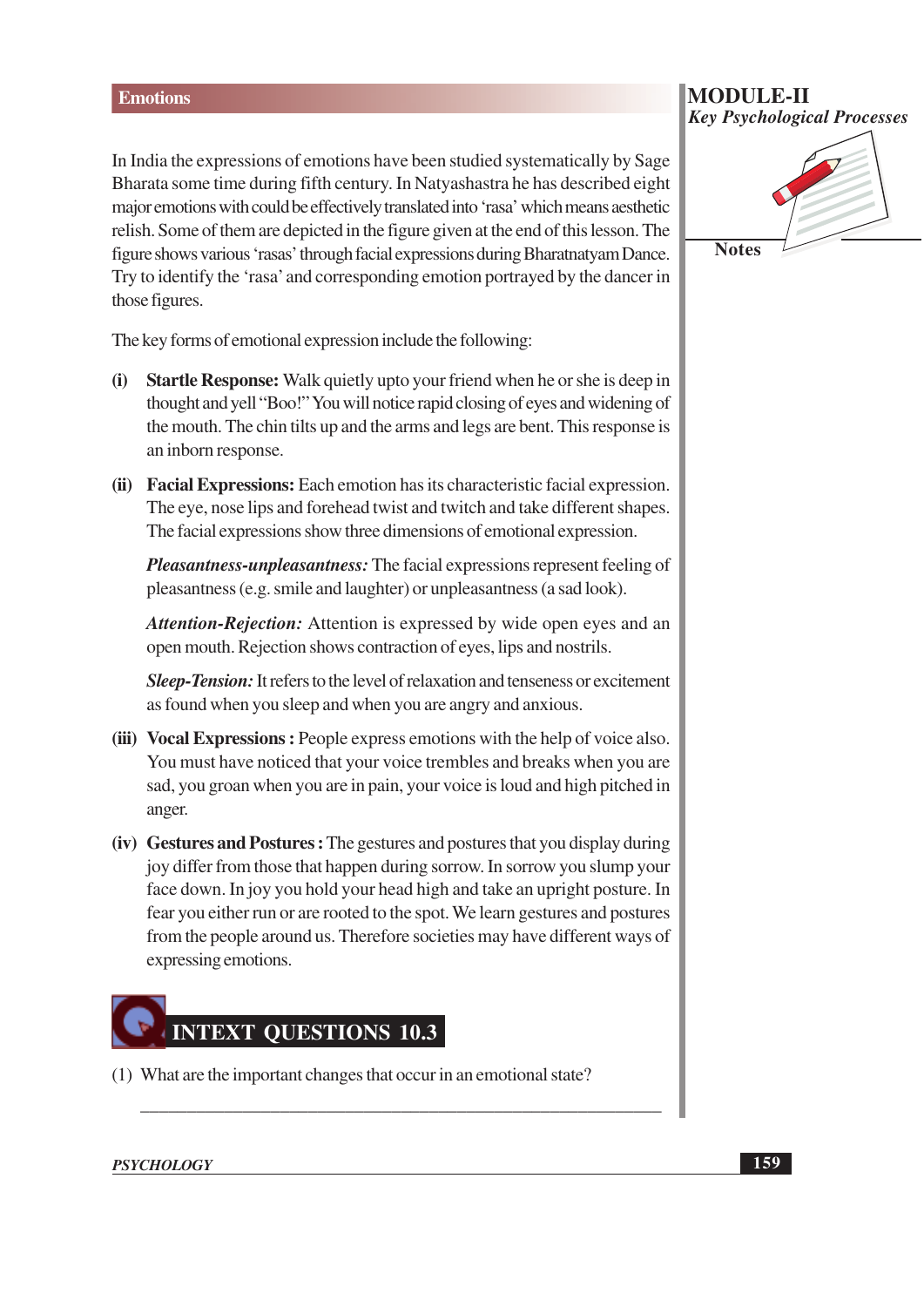**MODULE-II** 

**Key Psychological Processes** 



|                                                   | (2) Fill in the blanks with appropriate words:                 |            |  |
|---------------------------------------------------|----------------------------------------------------------------|------------|--|
| $\left( 1\right)$                                 |                                                                |            |  |
|                                                   | (ii) Under strong emotions thinking and reasoning get affected |            |  |
| (3) State whether the following are True or False |                                                                |            |  |
| $\left( 1 \right)$                                | We learn gestures from our society and culture.                | True/False |  |
|                                                   | (ii) When you are sad your voice will become loud.             | True/False |  |
|                                                   | (iii) We learn gestures and postures from our society.         | True/False |  |

#### **10.7 MAJOR EMOTIONS**

We develop a number of emotions while dealing with different persons and objects in the environment. They can be negative emotions like fear and anxiety or positive emotions like pleasure and love. Let us study these emotions in some detail.

 $(i)$ **Fear:** Fear is caused by situations which are perceived as physically threatening. The situations that produce fear change with age. During early childhood we are afraid of strange objects and persons, loss of support, darkness and devils etc. During adolescence fears are mostly social in nature (e.g. fear of authority, parental criticism, peer rejection, fear of failure).

Maturation and personal experiences contribute to the development of fear. Children learn emotional reactions by imitating their parents, and other family members. That is why a one or two year old child would have no fear of snakes, whereas older children feel quite afraid. Fear can also be developed through conditioning. That is why each person's fear will be somewhat different from that of others. For example if during childhood somebody was lost in crowd he or she may develop a fear of crowd. You must have noticed other similar types of fear among your friends such as fear of lizards, darkness etc. When such fears become very strong, they are called phobias. They are unfounded fears. Usually people try to escape fearful situations by running away from them.

**Anxiety:** Anxiety is a state of painful discomfort of mind. During anxiety a  $(ii)$ vague fear or apprehension occurs. You may feel anxious if you don't know the exact cause. The difference between fear and anxiety often refers to the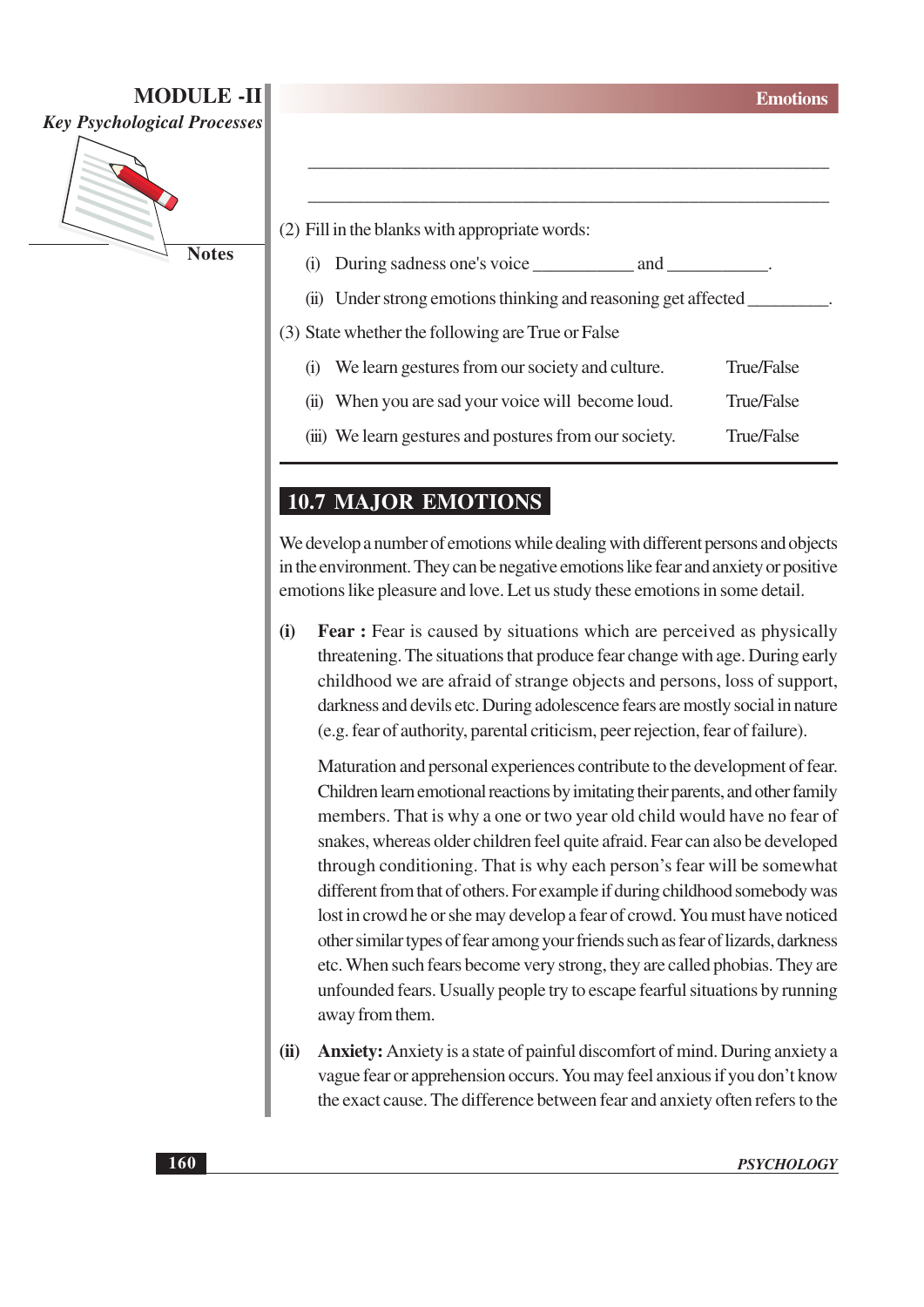involvement of present situation. You can recognise the cause of fear in your present circumstances whereas anxiety may arise due to an anticipated or imaginary situation.

You will become anxious when you anticipate any harmful or threatening event. The sense of anxiety can be an unconscious memory of fear arousing stimulus. We may forget the particular unpleasant situation in which we learned a fear. When we face similar situation we feel anxious without knowing why do we feel so. High level of anxiety is destructive for our performance and health. In extreme cases anxiety may take the form of a mental disorder.

- (iii) Pleasure: Pleasure or happiness is a positive emotion which gives satisfaction to the person who experiences it. Pleasure is the reaction to the satisfaction of a need or attainment of a goal. When we are happy we smile and laugh and there is a clear expression of satisfaction on our faces. An infant expresses pleasure by babbling. They learn to express happiness in socially approved ways. People derive pleasure from different sources during different stages of life. The babies derive pleasure from physical well being, tickling etc. whereas adults experience pleasure by the experiences like being successful in different situations. Children whose home, school, and neighbourhood environments are pleasant have more happy experiences than those who must live, work and play in unpleasant environments.
- (iv) Affection: It is a pleasant emotional reaction directed towards a person, an animal or an object. It is built up as a result of pleasant experience. The most primitive basis of affection is associated with warmth of mother's body, and being fondled and cuddled. Learning plays an important role in determining the persons or objects to which child's affection becomes attached. Children indiscriminately show affection towards members of the family, pets and toys. As adolescence approaches, affection is diverted more towards people than pets. Affectionate responses are shown in an outgoing striving and approach behaviours. Affection is expressed by patting, hugging, verbal expression, protecting and helping the loved one.

## **INTEXT QUESTIONS 10.4**

Fill in the blanks with suitable words:

- (i) The situation which produces fear changes with
- (ii) Fear is emotion whereas love is emotion.

#### **PSYCHOLOGY**

**MODULE-II Key Psychological Processes** 

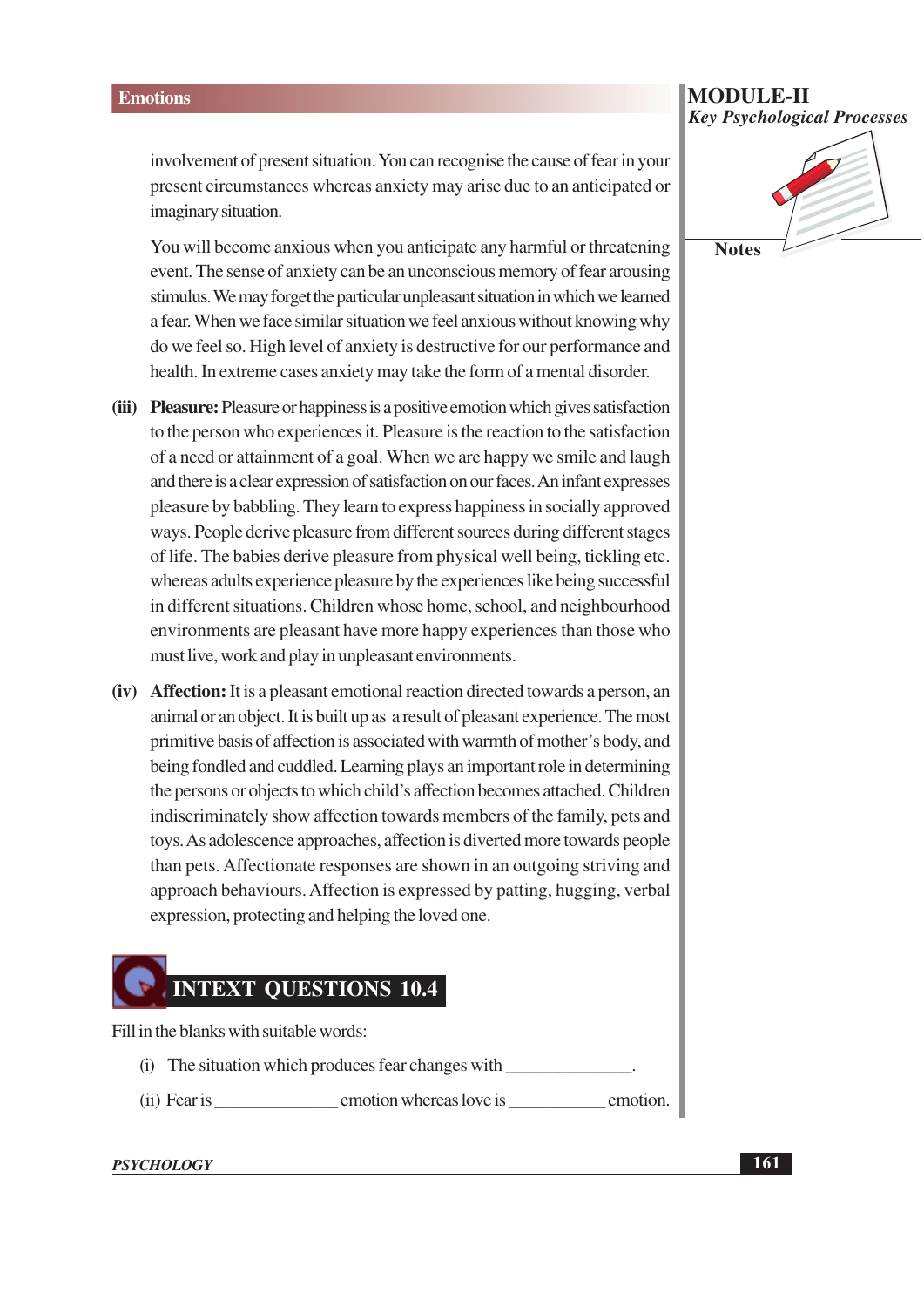

**Notes** 

| (iii) Anxiety arises due to |  | situation. |
|-----------------------------|--|------------|
|-----------------------------|--|------------|

stimulus.

#### **Emotional competence**

In recent years the gap between cognition or rationality and emotions is being bridged. It is considered that emotional competence, emotional maturity and emotional intelligence are important for the growth of a person. Thus one needs to understand one's own and other's emotions and learn to express, control and manage emotions in social situations. Promotion of emotional competence has been found central to the overall competence of a person. In recent years researchers have taken interest in improving emotional intelligence.

### WHAT YOU HAVE LEARNT

- Emotion is a stirred up state which directs human behaviour in important ways. Motivation and emotion are closely related. The autonomic nervous system and hypothalamus play an important role in experience and expression of emotions.
- There are subjective, physiological and psychological changes which accompany emotional states for example changes in heartbeat, breathing pattern etc.
- There are several theories to explain the phenomenon of emotion. The James-Lange theory suggested that emotion is the recognition of changes in some bodily states. The Cannon-Bard Theory suggests that a stimulus event gives rise to both physiological changes and perception of emotions. These events occur close in time. The Schacter-Singer theory proposes that a person is aroused by an external stimulus, evaluates the arousal state with respect to the environment and labels the emotion.
- The undifferentiated arousal is shaped into specific emotions by the attribution process. This then motivates people to act according to different emotions.
- The expressions of emotions can be understood by observing an individual's facial and vocal expressions, gestures and postures.
- Fear and anxiety are two important negative emotional patterns. Fear arises from a present situation, whereas anxiety comes from an imaginary situation. An intense persistent fear can lead to phobia. Anxiety, when low, can be good but when high can be destructive.

**Emotions**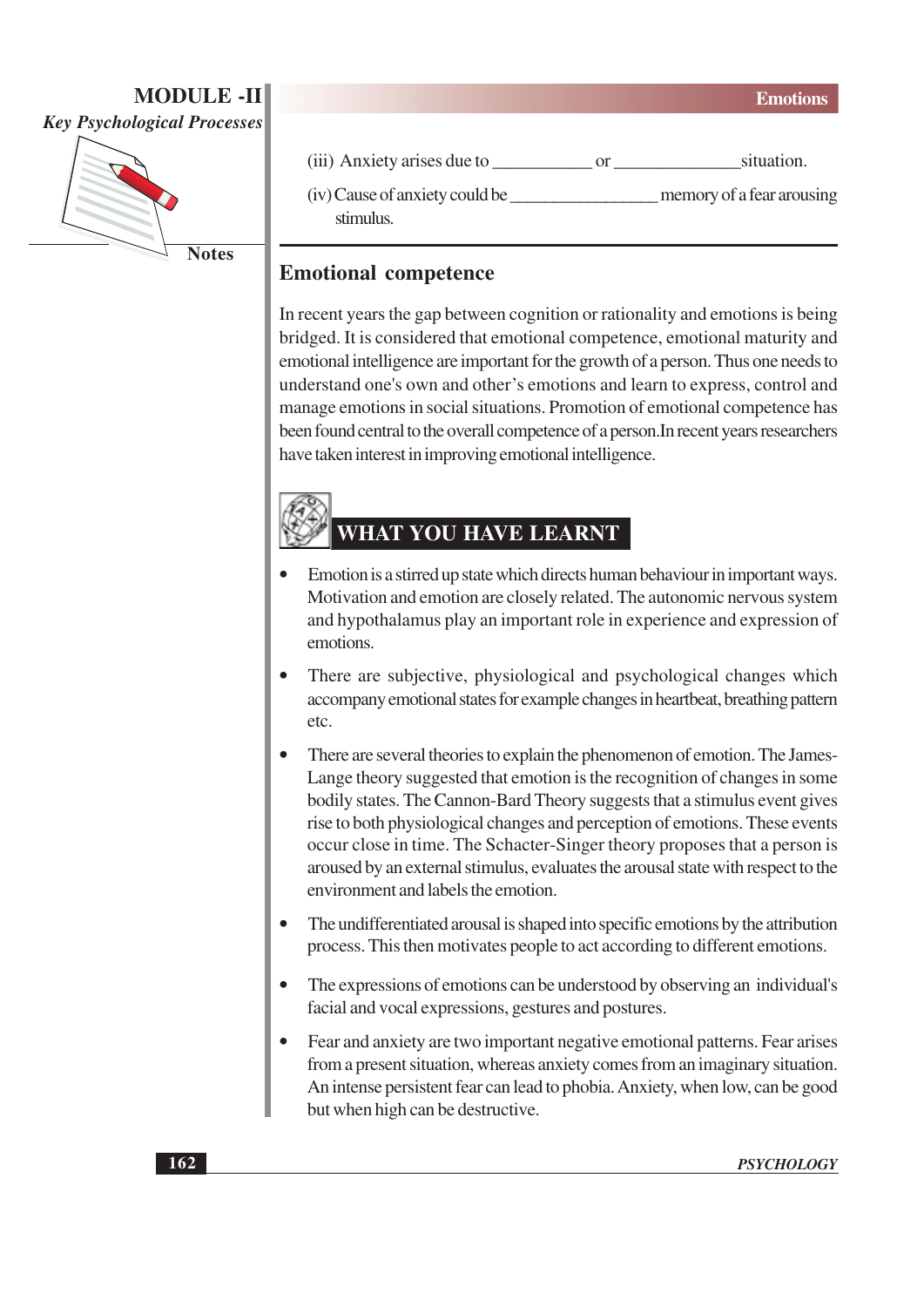#### **Emotions**

- Pleasure and affection are examples of positive emotions. Pleasure is a reaction to the satisfaction of a motive and is expressed by smiling and laughing. Affection is an emotional reaction of pleasant experiencess directed towards a person, an animal or an object. It is expressed by taking care of the loved one, patting, hugging, protecting and verbal admiration.
- In order to live and grow in an effective manner, development of emotional competence is necessary. One must understand one's own and other's emotions and regulate them properly.

## **TERMINAL EXERCISE**

- (i) What is emotion? Give examples of positive and negative emotions?
- (ii) Briefly describe general characteristics of an emotion?
- (iii) Explain how emotion is related to motivation.
- (iv) Discuss the role of physiological processes in emotional behaviours.
- (v) Describe facial and vocal expressions of emotion.
- (vi) What is emotional competence?

#### **ANSWER TO INTEXT QUESTIONS**

#### $10.1$

- $(1)$ (i) Stirred up (ii) emovere (iii) cognitive, physiological and behavioural  $(iv)$  pleasant  $(v)$  energy  $(2)$  $(a)$  True (b) false  $(c)$  true  $(d)$  true  $10.2$ (1) (i) sympathetic system, parasympathetic system (ii) excited (iii) increases (2) The feeling of excitement in an emotional state is known as arousal. It can be
- measured through one's heart beat, blood pressure, breathing, pupil size and skin conductance.

**PSYCHOLOGY** 

#### **MODULE-II Key Psychological Processes**